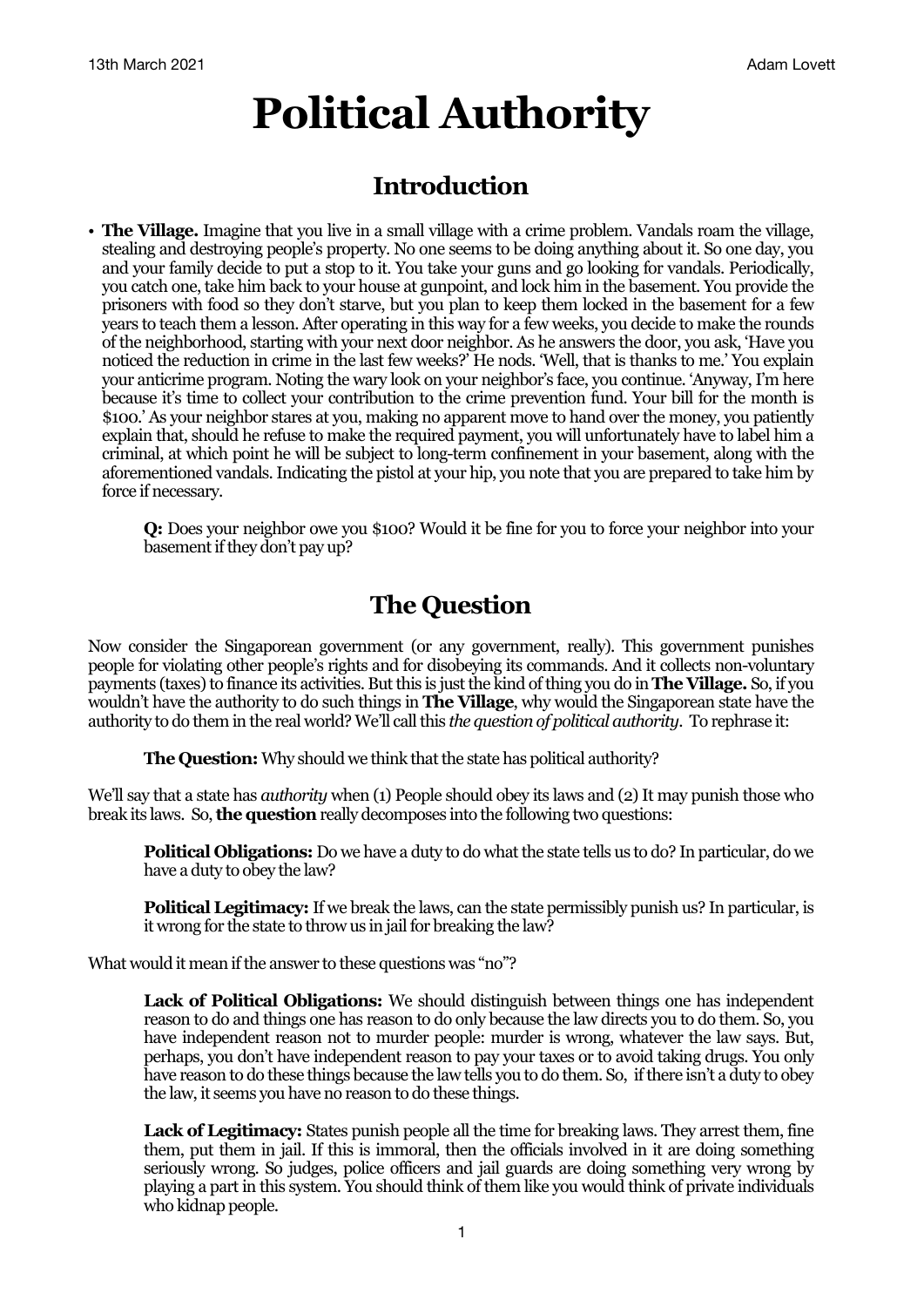So, it matters whether we have political obligations and whether our states are legitimate. In the rest of the class, we'll just focus on **political obligations**. And, in particular, we'll just focus on whether we have a duty to obey the law. So, our main question will be:

**Our Question:** Do we have a duty to obey the law? If we do, why do we have this duty?

• **Activity:** Let's try to generate ideas about why we might have reason to obey the laws. I want everyone to give a reason why we might have a duty to obey the law. The point is just to get some possible explanations of why there might be a duty to obey the law on the table. Your idea doesn't have to be fully thought through or anything like that. Just try to come up with up an idea!

## **Social Contract Theory**

**Our Question:** Do we have a duty to obey the law? If we do, why do we have this duty?

**Social Contract Theory:** We do, because we've *promised* to obey the law. We have a duty to keep our promises. So, if we've promised to obey the law, we have a duty to obey the law.

**Problem:** There's a big problem for this view. Almost nobody has *expressly* promised to obey the law. Few of use have said to anyone "I promise to obey the law." Few of us have made a verbal promise to obey the law. So, why think most of us have promised to obey the law?

**Possible Solution:** We've *tacitly promised* to obey the law. This means we've promised to obey the law without verbally doing so. How have we done this? The most prominent view is that we've done it by *residing* in the country. Living in a country is sufficient to promise to obey that country's laws.

Here are some examples of tacit promising:

**Restaurant:** Suppose you sit down in a restaurant and order a meal. When the bill comes, you can't complain "I just wanted something to eat! I never promised to pay for it!" You did promise to pay. You just did so tacitly.

**Meeting**: Suppose you're sitting in a meeting. The chairperson says "If nobody objects, we'll meet again next Tuesday 10am." You don't object. You say nothing. In this case, it seems you've agreed to meet again at 10am next Tuesday.

**(a)** Think up a couple different examples of tacit promising.

**(b)** Try to think up some necessary and sufficient conditions on tacit promising.

#### **Residence Condition**

So some think residence in a country suffices to have tacitly promised to obey that country's laws. This means anybody who lives in a country has tacitly promised to obey that country's laws. And the theory is that that gives them a duty to obey the laws. Is this correct?

**Invalidity Objection:** Some promises are invalid. They don't give rise to duties. Suppose, for example, you promise to give a kidnapper your money in exchange for your freedom. You could only avoid this by forgoing something you had a right to enjoy: your freedom. So, the promise is invalid. It doesn't generate a duty to give the kidnapper your money. Yet, typically, people have a right to remain in their country of birth. This is because emigrating is so enormously costly: it requires that they leave behind their friends, family, home. They have a right not to incur these costs. So, if not emigrating *does* count as a tacit promise to obey the law, it is an invalid promise. So it doesn't generate a duty to obey the law.

> **(c)** What do you think of this objection? Do you think it refutes social contract theory?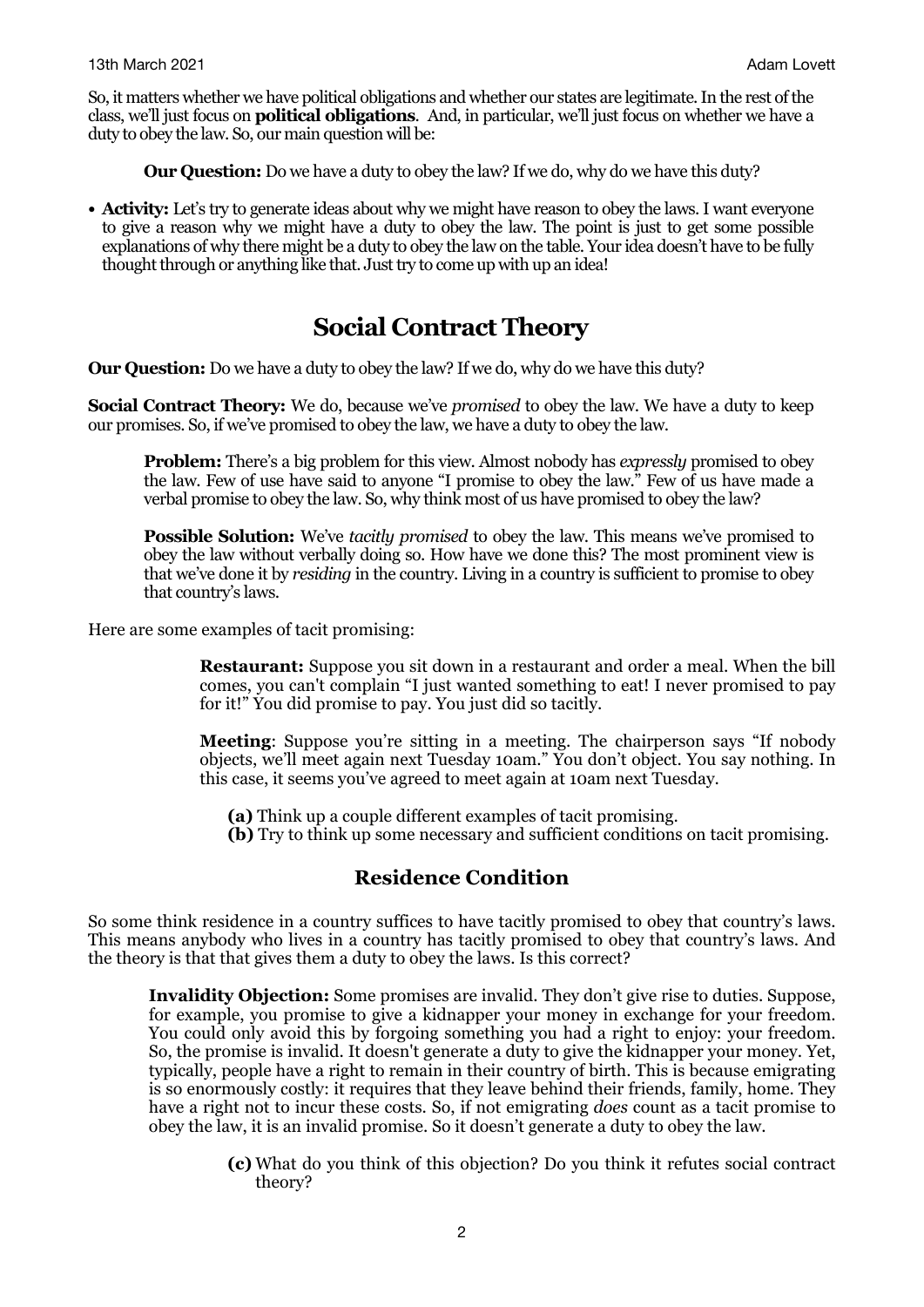## **Fair Share Theories**

A *co-operative scheme* is a project we undertake with others for the pursuit of *benefits*. When we're engaged in such a scheme, we have a duty to do our *fair share* in the production of these benefits. For example:

**Lifeboat**: You are in a lifeboat with several other people. You are caught in a storm, and the boat is taking on water. The water must be bailed out. Other passengers take up containers and start bailing. The other passengers' efforts are clearly sufficient to keep the boat afloat; thus, no large negative consequences will result if you refuse to help them. Nonetheless, intuitively, you should help bail out the boat. You'd be doing something wrong if you didn't help bail out the boat.

- (a) The *co-operative scheme* is keeping the boat afloat.
- (b) The *benefit* is not drowning.
- (c) Your *fair share* is bailing water out of the boat.

Here are two other cases:

**Team Project:** You've been assigned to a team project with three other people. You only need an A- to pass the course. Your three team members have begun working hard on the project. It's clear that, if you leave it to them, you'll get the A-. There's a presentation at the end of the project. You're especially good at making powerpoint slides. What should you do? Do you have a duty to help out with the project?

Lighthouse: You're a shipowner who often uses the port at Alexandria. There's recently been a lot of shipwrecks coming into the port. So, all the other shipowners have got together and decided to build a lighthouse. They've each put in 1000 Alexandrian dollars to get the construction going. You'll benefit a lot from the lighthouse being built; it'll reduce the chance of your ship being wrecked. Terry, a fellow shipowner, asks you to contribute 1000 dollars to the building fund. What should you do?

- 1. Identify (a) the co-operative schemes, (b) the benefit you get from the scheme and (c) what your fair share would be in these cases.
- 2. Decide whether you think you should do your fair share in these cases.
- 3. Think up one more case like this. That means think up another case where it seems like you should do your fair share towards producing the benefits of a co-operative scheme.

### **The State as a Co-operative Scheme**

The idea is that our political obligations might just be duties to do *our fair share.*

**The State:** A common thought is that the state is a co-operative scheme. The idea is that sustaining and running the state is a project we undertake together with our fellow citizens. And we receive benefits from this project. We get education, security, infrastructure, lighthouses, healthcare. So, plausibly, we have a duty to do our fair share in the production of these benefits. And, some people think, obeying the law is part of doing our fair share. So, we have a duty to obey the law.

**(i)** What do you think of this view? In particular, compare the state to (a) the **Team Project** and (b) the **Lighthouse** and **(c)** the **Lifeboat**. For each of these cases identify some similarities between the state and these cooperative schemes, and some differences. Which of these schemes do you think the state is most similar to?